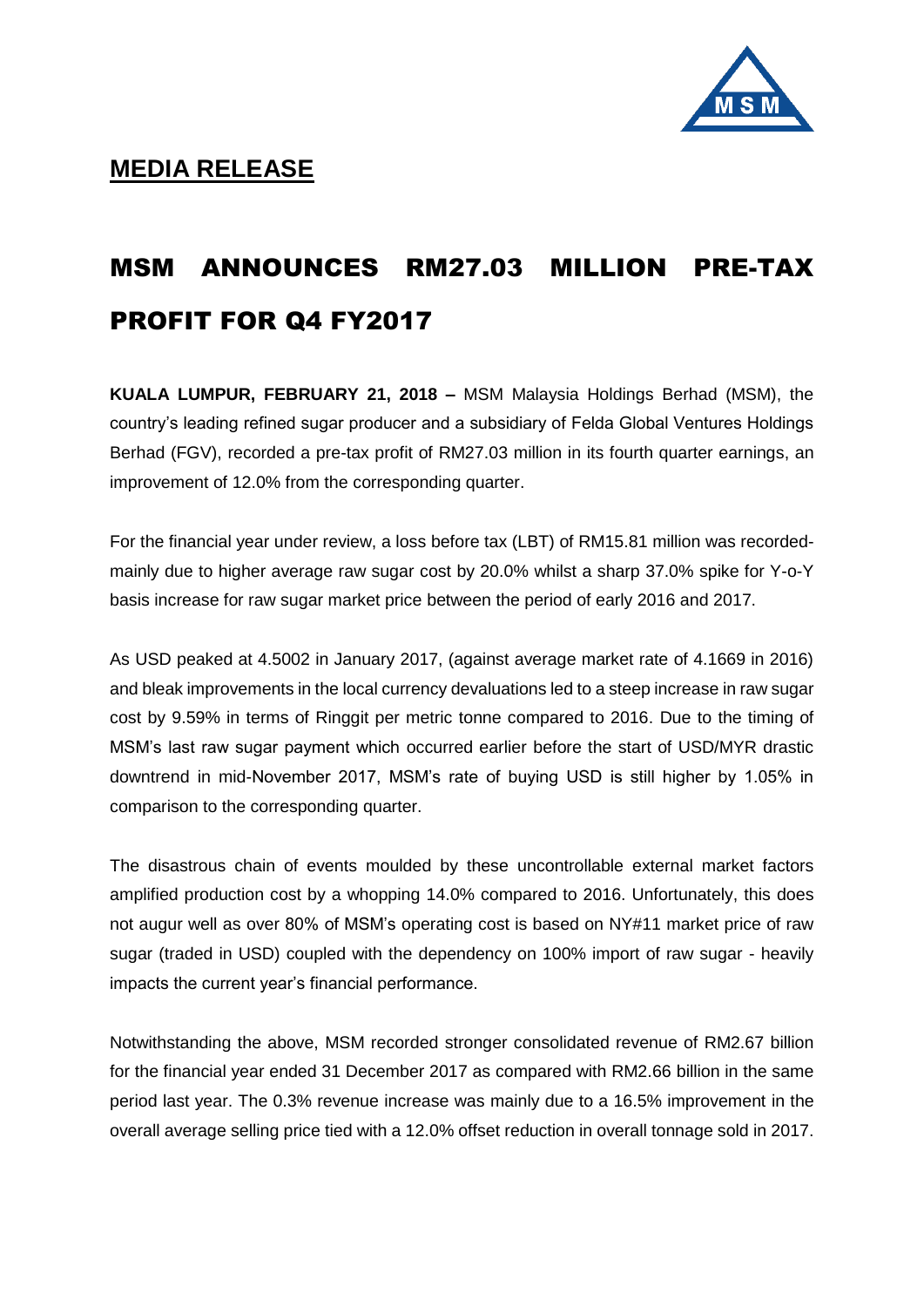

MSM's Executive Director, Dato' Khairil Anuar Aziz commented, "We must comprehend the fact that the sugar industry operates in a cyclical nature. It so happens in 2017, sugar manufacturers globally witnessed a double-whammy. Raw sugar price spiked from USD0.18 per lb in October 2016 to USD0.21 per lb in February 2017 (3-year record high), representing almost 20.0% increase within the period and back-to-back suppression on USD/MYR significantly pressured our margins. Our business depends on optimising margins between the volatile prices of raw and the regulated price of refined sugar."

He added, "On average we spend around USD456.0 million on raw sugar purchase per year. It is a gruesome fact that we are heavily exposed to price fluctuations and trading risk on the futures market. With the odds against us, we remain responsibly committed to ensure an adequate sugar supply in the country taking into consideration of sound policies in place to hedge strategically to average out our losses, avoid any loss-making contracts and gain opportunities to get better than the annual average price of the NY#11."

In a bid to retain its operational excellence and cost savings initiatives, MSM managed to close the year with the highest production output of 1,064,295 metric tonnes of which 139,540 metric tonnes are catered to the export market, an increase of 2.5% production output compared to 2016 contributed by operational improvements and efficiencies. Capacity utilisation rate surpassed its benchmark by 2.65% due to minimal shutdown and less stoppage time and the average refining cost per tonne reduced to 11.7% due to lower costs for packing materials coupled with repair and maintenance cost. This led to a sizable chunk amounting RM25.0 million in operational cost saving initiatives for the year.

"While the circumstances were unfavourable in 2017, we are thankful to the Government for the domestic sugar price adjustment in March 2017 from RM2.84 to RM2.95 to cushion the margin squeeze and maintain our leading market position at 58% despite the disruption of sugar import permits (APs) and sugar smuggling transhipment activities," said Dato' Khairil.

Moving forward, MSM is focusing on several potential growth initiatives within the South-East Asia (SEA) market which is in line with its approved strategic roadmap. It's USD\$259 million investment as Malaysia's largest standalone sugar refinery in Tanjung Langsat, Johor is scheduled for commissioning in the first half of 2018 - setting an additional 1.0 million metric tonnes per annum capacity boost and enlisting MSM as a recognised global player by becoming the largest standalone sugar refiner in Asia. The volume growth is targeted to